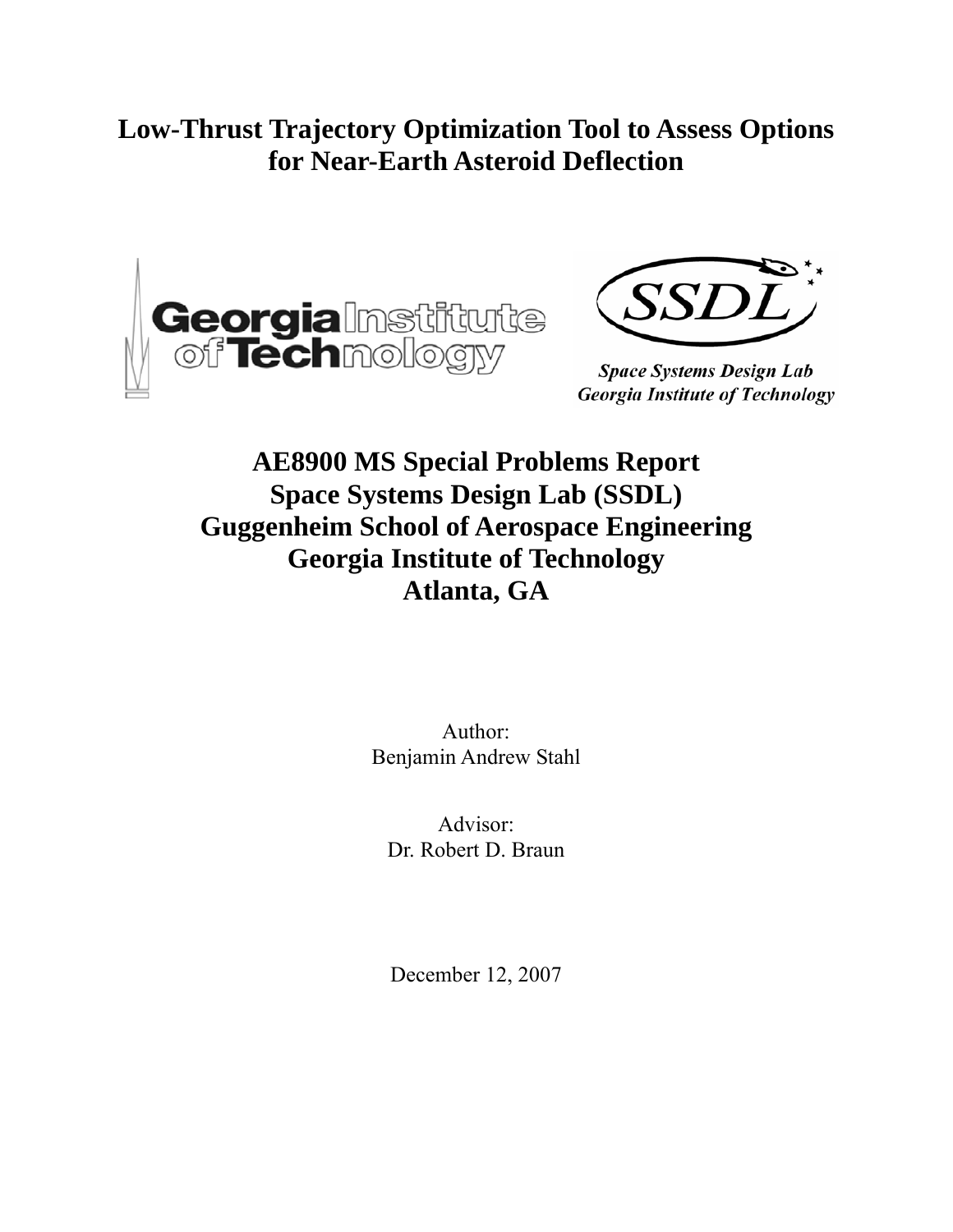## **Low-Thrust Trajectory Optimization Tool to Assess Options for Near-Earth Asteroid Deflection**

## Benjamin A. Stah[l\\*](#page-1-0)

**In the past decade, the scientific community has become more interested in Near Earth Objects (NEOs) and the threat they pose to existence of life on this planet. The recent trend in NEO deflection technique research has been toward "slow push" techniques in order to absolve the need for sending nuclear weapons into space. A software tool was developed to assist in design and performance testing of various low-thrust deflection methods. The tool features an n-body high fidelity long term orbit propagator that allows for deflection mechanism forces to be directly applied through the equations of motion. The propagator utilizes DE405 ephemeris data for the acting bodies and was validated through comparison with JPL's HORIZONS database. A hybrid optimization algorithm featuring a genetic algorithm global search and a conjugate direction local search was also developed to optimize the thrust direction versus time for a given deflection technique. The optimizer is applicable for many different missions and objectives, and is tested with several missions designed to maximize NEO close approach miss distance.** 

## **Nomenclature**

 $\vec{a}_{12}$ acceleration of  $m_1$  due to  $m_2$ *∆ε* = change in orbit energy *∆v* = change in velocity  $\vec{F}_{\textit{deflect}}$  = deflection force  $\vec{F}_g$  $=$  gravitational force *G* = universal gravitational constant  $\bar{h}_{\scriptscriptstyle NEO}$ = NEO angular momentum vector  $m_i$  = mass of body i  $\vec{r}_{12}$  $=$  vector from  $m_1$  to  $m_2$  $\theta$ *,*  $\varphi$  = deflection force angles  $u, v, w =$  cartesian velocity components  $\bar{v}_{NEO}$  = NEO angular momentum vector  $x, y, z$  = cartesian position components

## **I. Introduction and Motivation**

N 1980, Nobel Prize winner Luis Alvarez created a stir in the scientific community when he proposed that the age IN 1980, Nobel Prize winner Luis Alvarez created a stir in the scientific community when he proposed that the age<br>of the dinosaurs came to an abrupt end when a Near-Earth Object (NEO) collided with Earth and destroyed all life. Only a year later, NASA organized a workshop titled, Collision of Asteroids and Comets with the Earth: Physical and Human Consequences. Throughout the 1980's, interest in NEOs grew as technology for discovering these potential impactors became more prominent. In a 1992 report to NASA, a coordinated Spaceguard Survey proposed that NASA attempt to discover at least 90% of all NEOs larger than 1km in diameter over the following 25 years. A few years later this goal was pushed up to a [1](#page-15-0)5 year desire.<sup>1</sup>

In July 1994, the Shoemaker-Levy 9 comet collided with Jupiter in dramatic fashion. This was the first observed collision of two solar system bodies, and provided a subtle reminder that Earth has and will continue to be at risk of

<span id="page-1-0"></span> <sup>\*</sup> Graduate Research Assistant, Daniel Guggenheim School of Aerospace Engineering, Georgia Institute of Technology, 270 Ferst Drive, Atlanta, GA 30332-0150, AIAA student member.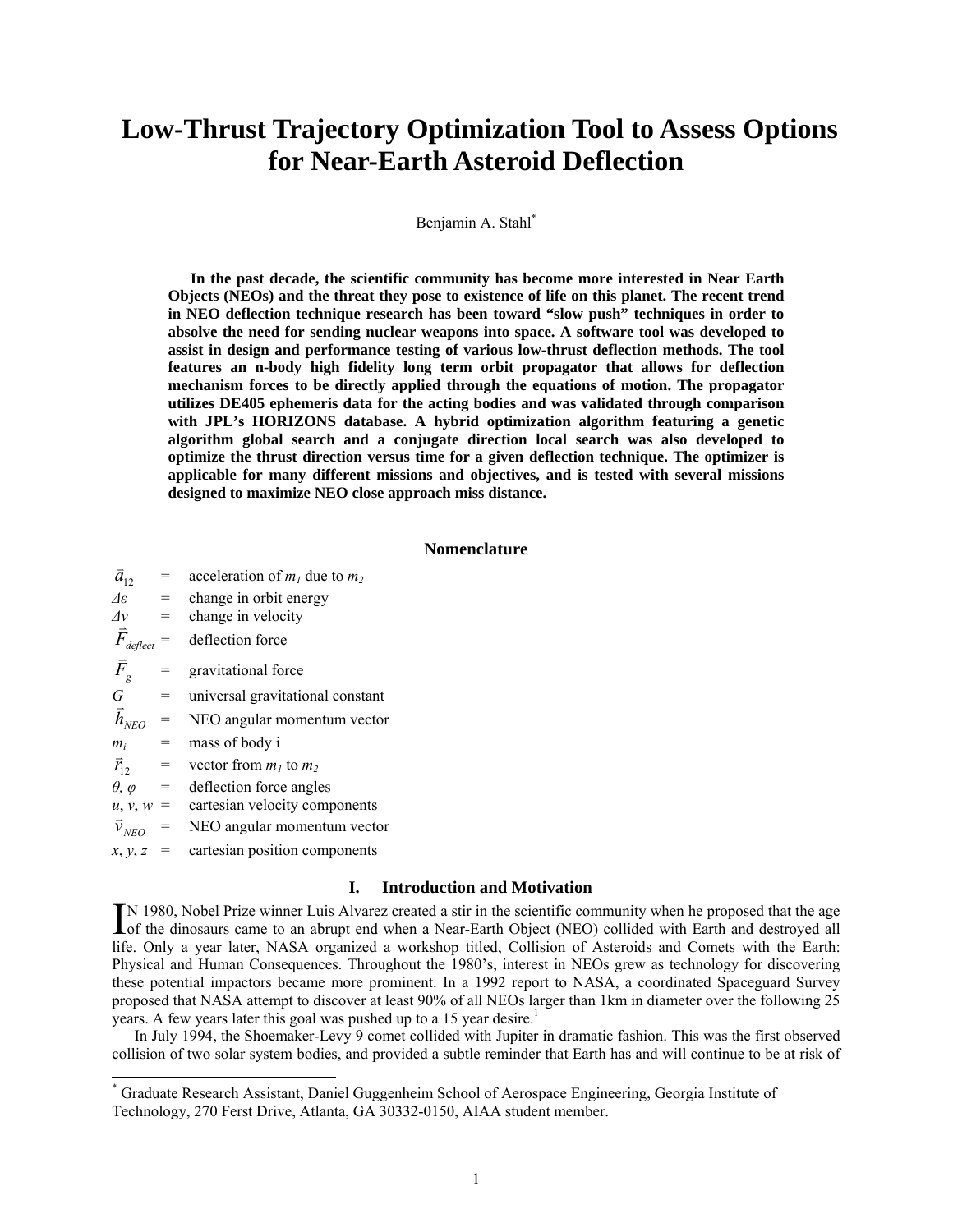catastrophic impact events. A consensus is developing within the scientific community that although the chance of such a catastrophe occurring on Earth is quite low, the corresponding destruction is immense and therefore some resources should be dedicated to NEO threat detection and mitigation.<sup>[2](#page-15-1)</sup> Nearly 10 years later on June 19, 2004, a seemingly innocent several hundred meter diameter asteroid was discovered by observers at Kitt Peak National Observatory in Arizona. Initially dubbed 2004 MN4, the asteroid was observed for only two consecutive nights before being lost for nearly six months due to astronometric reduction problems. Upon rediscovery on December 20, 2004,JPL's impact monitoring system, Sentry, indicated a possible Earth impact of 2004 MN4 on April 13, 2029.<sup>3</sup>

This was no longer a simple observation of a spectacular impact event on a neighboring body, but instead a tangible threat to the existence of life on Earth. The initial impact probability was estimated to be 1 in 5000. Over the next few weeks, additional observations and more accurate observation data from the Kitt Peak observatory drove this probability as high as 1 in 37 before backlogged March 2004 observation data was recovered from the Spacewatch survey. This additional data negated any possibility of a 2029 impact. Since then, the 2004 MN4 close approach predicted distance for 2029 has converged to a value of  $5.89 \pm 0.35$  Earth radii, three-sigma.<sup>3</sup> [T](#page-15-2)his is an extremely near encounter, considering the Moon resides in an orbit over ten times higher.

Asteroid 2004 MN4 was later renamed to 99942 Apophis, after the Ancient Egyptian Apep, who was known as the Uncreator. Although the 2029 close approach impact probability has been reduced essentially to zero, there is potential for a resonant return of Apophis in April of 2036 due to the 2029 fly-by. In other words, if Apophis passes through a certain 600 m wide "keyhole" in the 2029 encounter, it could be steered into an orbit that impacts Earth at thesame point 6 Apophis orbit revolutions and 7 years later.<sup>3</sup> JPL's Sentry system currently estimates that the probability of a 2036 impact is 1 in 45000.

The Apophis story has lit a fire under the planetary defense community. Congress passed the George E. Brown Jr. NEO Survey Act within the NASA Authorization Act of 2005. This tasks NASA to provide an analysis of possible alternatives for carrying out a NEO detection survey of bodies larger than 140 m with perihelion distances inside 1.3 AU, to be 90% complete within 15 years. NASA was also required to analyze possible alternatives that could be employed to divert an object on a likely collision course with Earth. 4 

In 2007, NASA reported that nuclear standoff explosions are 10-100 times more effective than the non-nuclear alternatives considered. Kinetic impactors are the most mature approach, and would be very effective in diverting small, solid body asteroids. "Slow push" techniques like the gravity tractor and mass driver are generally more expensive, are at lower technological readiness, and require long mission durations to be effective. From a political andsocietal standpoint, placing a nuclear weapon in space violates the Outer Space Treaty of  $1967$ .<sup>5</sup> The effectiveness of kinetic impactors depends on the composition of the threatening asteroid, which may not be known. For these reasons, interest in "slow push" or low-thrust techniques has continued. These techniques are more benign than a nuclear weapon and don't necessarily depend on the composition of the asteroid. In various parallel studies, many concepts for diverting potentially hazardous objects (PHOs) from their collision course with Earth via "slow push" methods have been designed and their performance analyzed, including gravity tractors, high Isp electric propulsion, mass drivers, propulsive tugs, and tethered ballast masses.<sup>[5,](#page-15-4)6</sup>

Major comparison metrics between low-thrust NEO deflection methods include the amount of force that each of the methods can provide and the duration over which they can act. A 20 metric ton gravity tractor is capable of imparting 0.5 N of gravitational force over a full year on a 200 m diameter asteroid when hovering at one half-radius above the asteroid surface.<sup>7</sup> The B612 Foundation designed a mission using a Variable Specific Impulse Magnetoplasma Rocket (VASIMR) to deflect an asteroid. The VASIMR plasma rocket could provide 2.5 N of thrust over a three month period.<sup>8</sup> [T](#page-15-7)he Multiple Asteroid Deflection Mission Ejector Node (MADMEN) mass driver-based concept, championed by SpaceWorks Engineering, can provide upwards of 10 N of thrust for a typical mission.<sup>[9](#page-15-8)</sup> Because mass drivers eject asteroid mass to impart momentum changes, they do not require fuel and can act over extensive periods of time relative to other methods. These example mission designs indicate the wide range of thrust levels and mission durations available via various technologies.

This study focuses on development of a modeling and simulation tool to calculate the optimal force orientation for the various low-thrust techniques to either maximize or target the close encounter miss distance in order to avoid any resonant return keyholes. Here, miss distance refers to the nearest the NEO comes to Earth during its fly-by. Because the difference between success and failure can sometimes be on the order of hundreds of meters like in Apophis' case, the analysis requires a high fidelity long term orbit propagator.<sup>3</sup> [F](#page-15-2)or some asteroid trajectories, the miss distance-related objective function may not be unimodal. Therefore, an optimizer should be used that can find the global optimal, and not just a local optimal solution. The following sections detail the design and validation of both the orbit propagator and low-thrust optimizer. Example test cases are then presented to illustrate the usefulness of such a tool.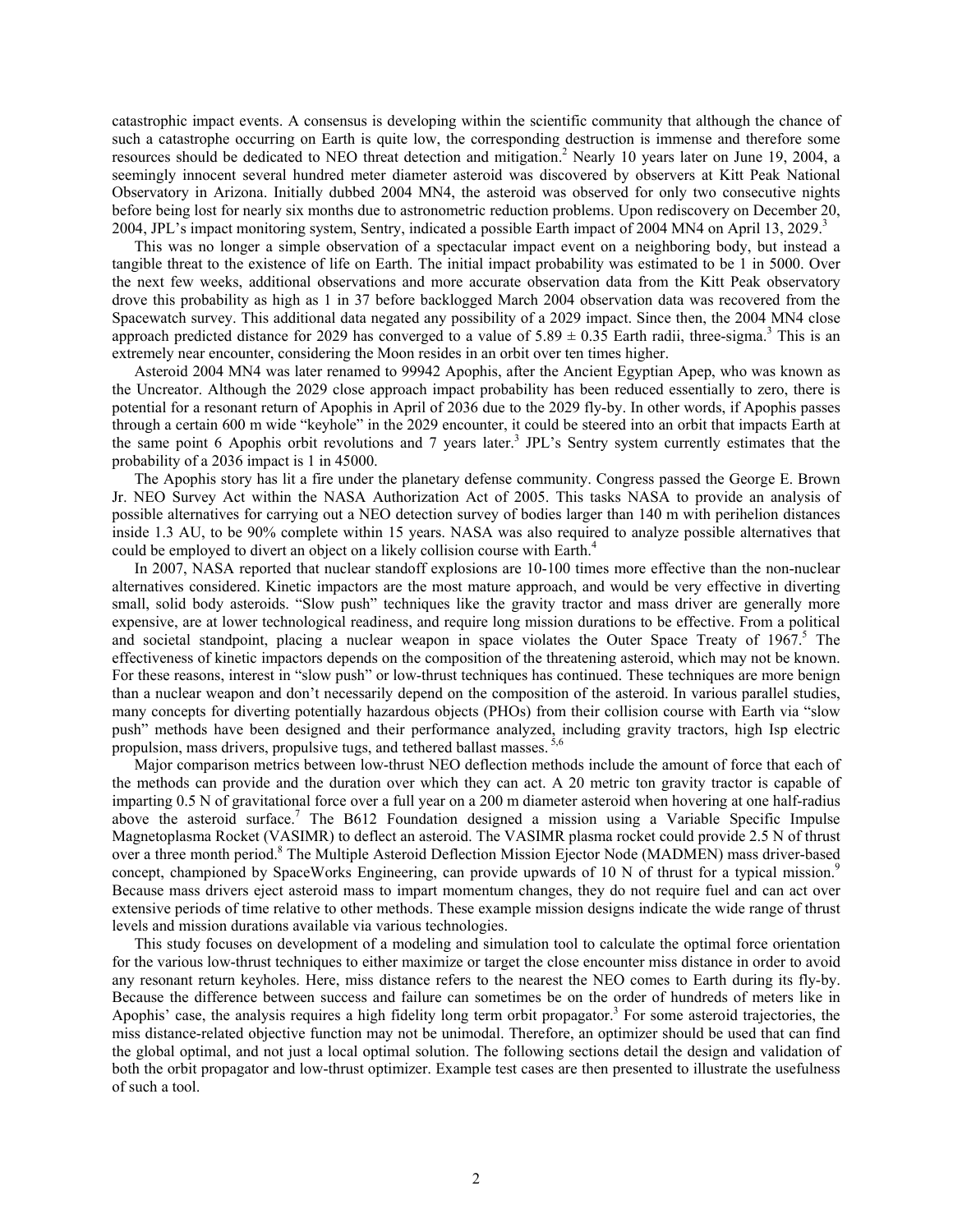#### <span id="page-3-1"></span>**II. Historical and Theoretical Background**

<span id="page-3-0"></span>The current state of the art in low-thrust trajectory optimization is first discussed, which details several key decisions that must be made in creating a low-thrust optimizer. Then the general gravitational force equations of motion are derived, which are utilized in n-body numerical propagation of the NEO of interest. Finally, a unique force vector reference frame is described, which is a velocity-fixed frame for specifying the deflection force direction.

#### **A. Current State of the Art in Low-Thrust Trajectory Optimization**

NASA first demonstrated electric propulsion on the Deep Space 1 (DS1) mission, launched in 1998. DS1 is part of the New Millennium Program, which is a test bed for new technologies in space.[10](#page-15-9) In September of 2007, the Dawn spacecraft was launched. This mission is utilizing electric propulsion for a seven year mission to the asteroids Ceres and Vesta.<sup>11</sup>

The rise of interest in electric propulsion applications in interplanetary spaceflight has paved the way for research in low-thrust trajectory optimization. Electric propulsion systems offer a much higher efficiency than traditional chemical propulsion systems. It has been shown that electric propulsion can therefore increase the total delivered payload for a mission and/or reduce the time of flight over chemical systems.[12](#page-15-11) As a trade-off with the dramatic increase in efficiency, electric propulsion systems offer only relatively low-thrust outputs. Therefore, electric engines typically are in operation over a significant fraction of the trajectory, and cannot be modeled as a simple impulsive maneuver. This presents a challenge to traditional impulse-based trajectory optimizers and requires development of a different low-thrust optimization scheme.

There are generally two modeling methods in use for non-impulsive maneuvers in low-thrust trajectory optimization. First and most commonly used, thrusting is modeled as a series of impulsive maneuvers over time. This practice is utilized in many low-thrust optimizers in industry, including JPL's Mission Analysis Low-Thrust Optimization program (MALTO).[13](#page-15-12) The second method is to apply the thrust continuously over time. JAQAR's Swing-by Calculator uses a Lambert solver coupled with targeting or exponential sinusoid methods to apply thrust arcs continuously over segments of the transfer trajectory.<sup>14</sup> To obtain a higher fidelity solution, the acceleration due to the thrust could be directly applied in the governing equations of motion and the solution then numerically integrated.

Generally, trajectory optimization techniques can be divided into two specific types: direct and indirect. Direct optimization methods parameterize the problem and a set of input variables are modified to optimize a certain objective function.[12](#page-15-11) Solutions obtained via direct methods are mathematically sub-optimal since they rely on the discretization of the initial problem.<sup>15</sup> However, direct methods are easier to modify for general problems and are more stable than their indirect counterparts. Indirect methods are based on calculus of variations to characterize the problem as a two-point boundary value problem.<sup>12</sup> The optimal control scheme is an example of an indirect method which utilizes a first variation technique to determine necessary conditions for an optimum and then a second variation technique to determine whether the extremum is a minimum, maximum, or saddle point.<sup>15</sup> Indirect methods enjoy fewer dimensions in the search space and therefore may require less computational time. Indirect methods also have excellent convergence properties, but are extremely sensitive to the initial guesses of the input variables and Lagrange multipliers. They are also difficult to generalize for higher fidelity models.<sup>16</sup>

#### **B. Equations of Motion**

In this analysis, n-body equations of motion are utilized in performing propagation of the NEO orbits. The choice to use an n-body propagator versus an analytic two-body solver is discussed in Section [III.](#page-5-0) Newton's law of universal gravitation states that any two bodies attract one another with a force proportional to a product of their masses and inversely proportional to the square of the distance between them.<sup>17</sup> Mathematically, this can be expressed as shown in Eq. [1](#page-3-0) through use of Newton's second law.

$$
\vec{F}_g = m_1 \vec{a}_{12} = \frac{Gm_1m_2}{r_{12}^2} \frac{\vec{r}_{12}}{r_{12}}
$$
 (1)

Here,  $F_g$  is the gravitational force on mass  $m_1$  due to mass  $m_2$ ,  $a_{12}$  is the acceleration vector of  $m_1$  due to  $m_2$ ,  $r_{12}$  is the vector from  $m_1$  to  $m_2$ , and  $G$  is the universal gravitational constant. [Figure 1 i](#page-4-0)llustrates the system considered in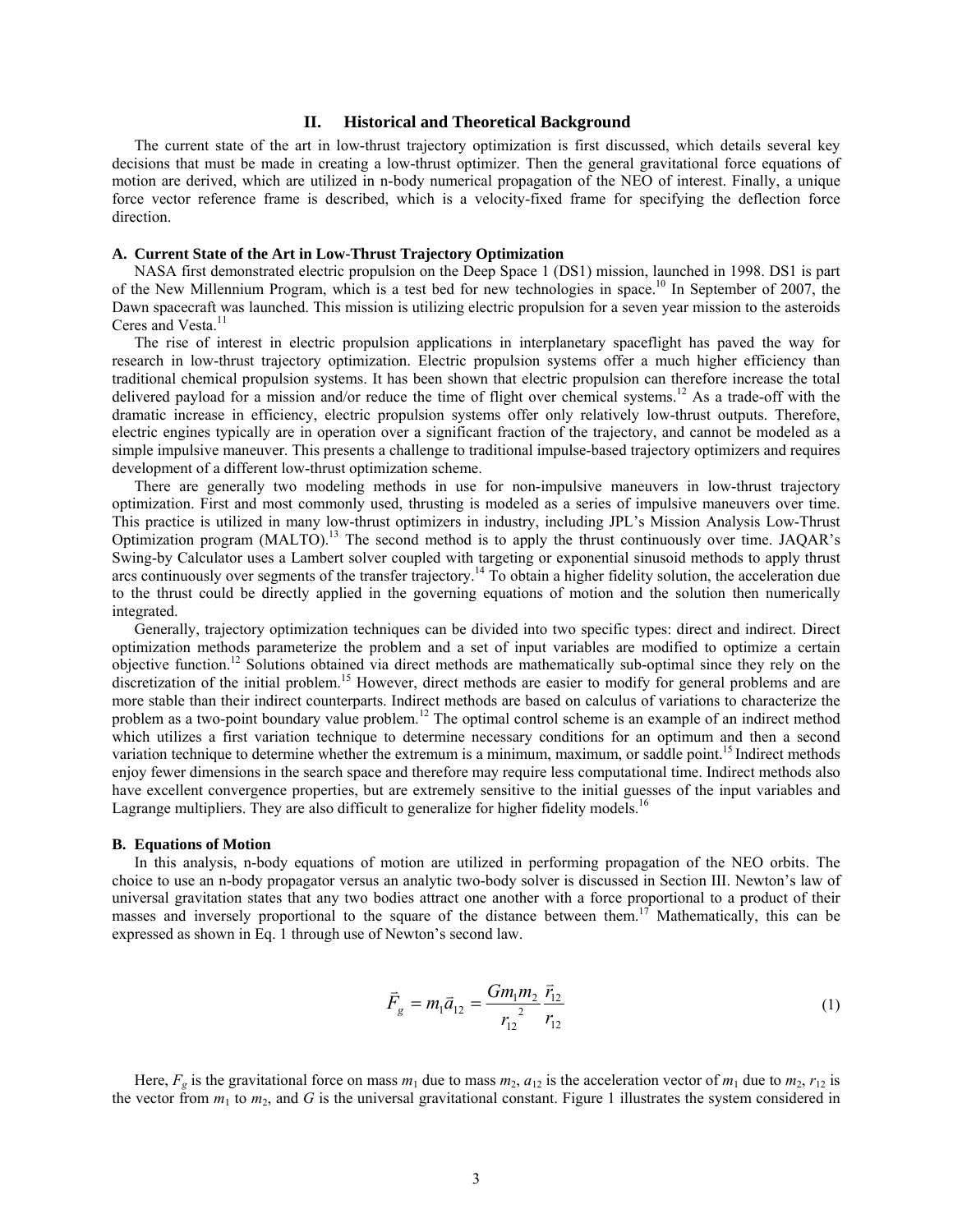<span id="page-4-1"></span>derivation of the n-body problem in the International Celestial Reference Frame (ICRF) with a J2000 epoch. The ICRF has been adopted by the International Astronomical Union as the fundamental celestial reference frame and is used in JPL's DE405 ephemerides to specify coordinates of the celestial bodies.<sup>[18-](#page-15-17)19</sup> Note the origin of the reference frame is the solar system barycenter and not the center of the sun. This is justified and further explained when describing the n-body propagator in Section [III.](#page-5-0) The frame is assumed inertial.

<span id="page-4-0"></span>

**Figure 1. The N-body problem.** 

For the n-body problem, the gravitational force acting on a single body is a sum of the effects of all other bodies. The sum of these acting forces on body  $m_1$  by bodies  $m_2$  $m_2$  to  $m_n$  is shown in Eq. 2 after dividing out mass  $m_1$ . Acceleration  $a_1$  is the total gravitational acceleration induced on body 1 in the solar system barycentric frame. An additional term is added for the force induced by the NEO deflection technique,  $F_{deflect}$ . This equation, which can be broken down into three scalar equation components, forms the general equations of motion for this analysis.

$$
\vec{a}_1 = G \sum_{i=2}^n \frac{m_i}{r_{1i}^2} \frac{\vec{r}_{1i}}{r_{1i}} + \frac{\vec{F}_{deflect}}{m_1}
$$
 (2)

Newton's universal law of gravitation assumes that each acting mass has a spherical mass distribution. No celestial body is truly spherical, but the spherical mass approximation does not introduce much error in interplanetary spaceflight. These equations of motion also assume constant mass for all bodies, and that drag, solar radiation, and external forces other than  $F_{deflect}$  are not present.

#### **C. Deflection Force Reference Frame**

Previous studies have indicated that instantaneous deflection techniques are most effective when applied along or against the velocity vector of the NEO.<sup>20</sup> This is true because for a given  $\Delta v$ , the largest orbit energy change corresponds to applying this *∆v* in-line with the velocity vector of the body. It seems quite possible that the most effective way for continuously thrusting deflection methods to modify an orbit may also be to thrust in or against the velocity direction of the NEO. For this reason, a unique reference frame was defined for specifying the deflection force vector relative to the NEO trajectory. This frame is depicted in [Figure 2.](#page-5-1) Here, the X-axis is fixed along the velocity vector of the NEO,  $v_{NEO}$ . The Z-axis is along the angular momentum vector of the trajectory,  $h_{NEO}$ . Finally, the Y-axis completes the right hand frame. Two angles are utilized to specify a direction in the frame, *θ* and *φ*. These angles are defined similarly to right ascension and declination, though the frame is not inertial. For a fixed force magnitude of a given deflection technique, a specified time history of these two angles is necessary to calculate the deflected trajectory. This reference frame rotates with the orbit of the NEO, and therefore theoretically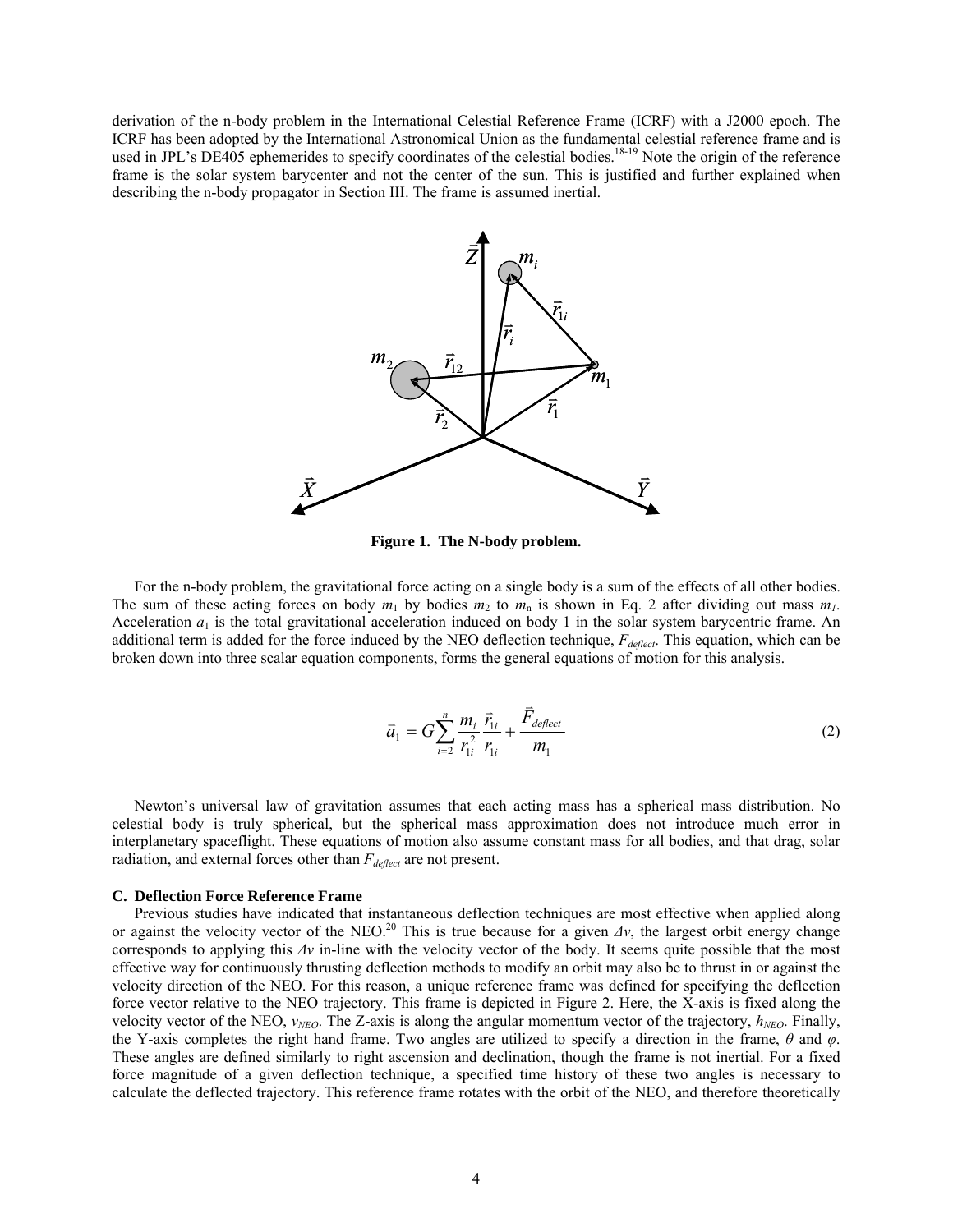should reduce the variance of the direction angles over time. Note that this frame is not body fixed, since the NEO rotation about its center of mass is not considered.

<span id="page-5-1"></span>

**Figure 2. Deflection force reference frame.**

## <span id="page-5-0"></span>**III. Propagator and Optimizer Design**

#### **A. Orbit Propagator**

A simple two-body patched conic analytic Keplerian approach to orbit propagation would not be sufficient in this analysis, due to the accuracy desired and the long duration propagation. [Figure 3](#page-5-2) shows the Apophis Earthrelative distance for two and n-body propagations beginning in 2007 and through the April 2029 close approach. As shown, a two-body analytic solution of Apophis beginning with the best known state in 2007 would miss the 2029 close approach altogether. Apophis would come no closer than about 0.05 AU, almost ten times the sphere of influence radius of Earth. Furthermore, the addition of a continuous force model for a particular deflection technique cannot be incorporated in to a two-body analytic solver. In order to propagate celestial bodies with high accuracy over long periods of time, an n-body propagator had to be developed.

<span id="page-5-2"></span>

**Figure 3. Comparison of two-body and n-body Apophis relative distances.**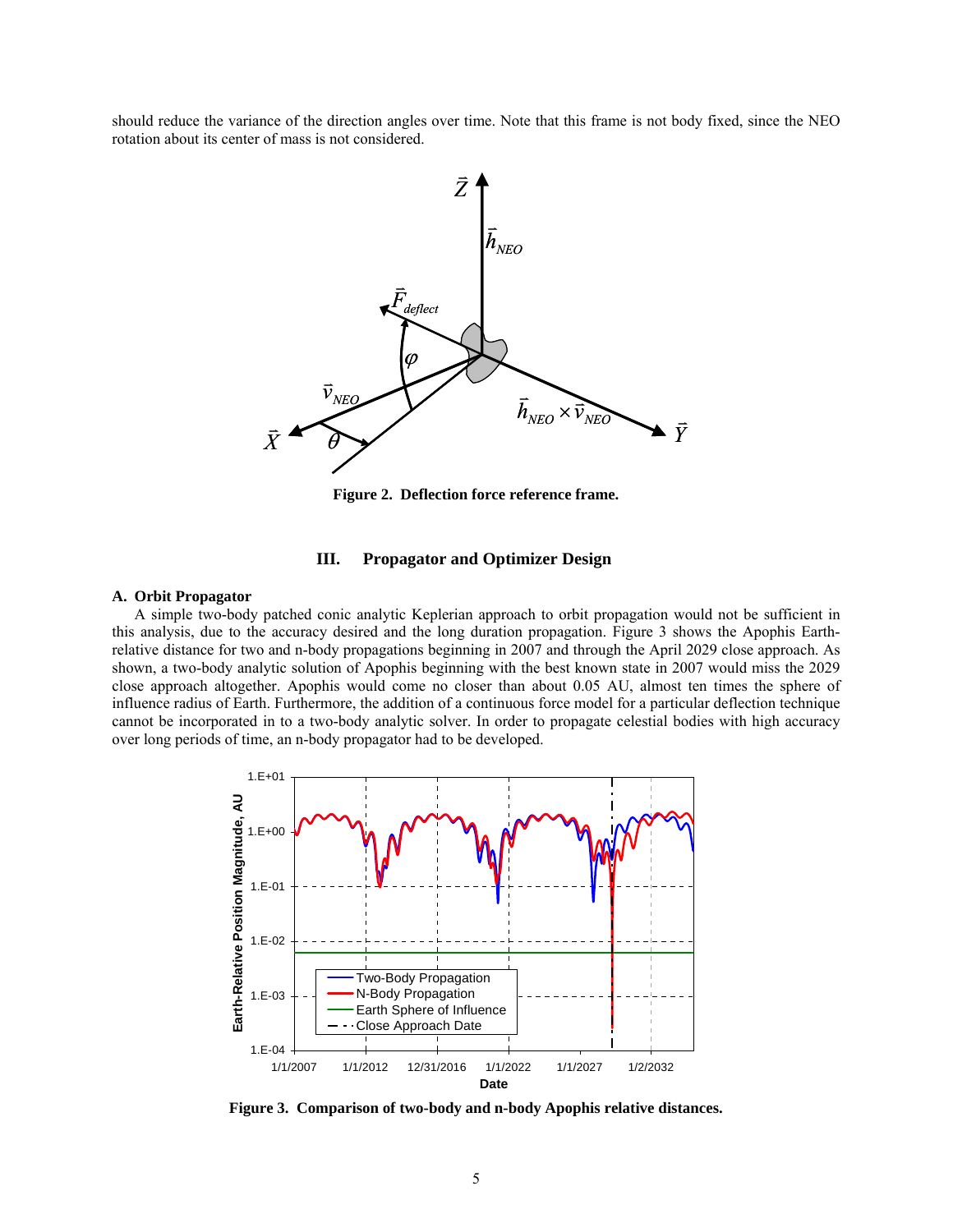An n-body propagator was designed, tested, and implemented in JAVA. JAVA was chosen as the native language because it is computationally more efficient than MATLAB and is open-source software. JAVA also allowed for use of the JAVA Astrodynamics Toolkit (JAT) which was developed at the University of Texas at Austin. JAT is an open-source component library designed for solving problems in dynamics, orbital mechanics, mission design, and spacecraft guidance, navigation and control.<sup>21</sup> The propagator utilizes an  $7<sup>th</sup>/8<sup>th</sup>$  order Runge-Kutta-Fehlberg numerical integrator. Also referred to as the embedded Runge-Kutta method, this technique compares  $7<sup>th</sup>$  and  $8<sup>th</sup>$  order Runge-Kutta solutions to adapt the integration step size in order to maintain the desired accuracy while remaining efficient.<sup>22</sup>

The orbit propagator includes gravitational accelerations induced by the sun, the planets, and Earth's moon. Additional outside forces, for instance the perturbing force of the deflection technique, can also be input as functions of time. Although the moon's gravitational perturbation is essentially negligible for heliocentric orbiting bodies, during Earth close approaches this perturbation can become more significant. JPL's DE405 planetary and lunar ephemerides are utilized to obtain state data for these bodies at each time step during the propagation. Propagations of the asteroids Ceres, Pallas, and Vesta were produced, and the state data was then fed back in to the propagator to also include their perturbing force accelerations. As designed, the tool propagates a single body in the solar system barycentric ICRF J2000 frame; all other body state vectors are ephemeris look-ups because propagating their orbits would introduce additional error. The equations of motion described in Section [II a](#page-3-1)re numerically integrated for the body of interest via the embedded Runge-Kutta method. Perturbations including relativistic effects, solar radiation pressure, and the Yarkovsky effect are not modeled. The Yarkovsky effect is a weak nongravitational acceleration due to absorbed solar radiation being re-emitted.<sup>23</sup> Many of these perturbations are easily included through modification of the equations of motion, but this analysis assumes that the size, composition, and spin characteristics of the NEO are unknown.

#### **B. Low-Thrust Trajectory Optimization**

Generally, low-thrust optimizers minimize propellant mass or time of flight. The objective function for this analysis is a function of the close approach miss distance, either maximizing that distance or targeting a certain distance to avoid a keyhole. The goal of the deflection force is not to perform a transfer, but instead to slightly perturb the original trajectory. These two distinct differences relative to conventional low-thrust problems make this a unique problem to solve. Due to the lack of information with regard to this type of optimization, testing and evaluation of various optimization methods was performed.

The orbit propagator used in conjunction with the optimizer is based on numerical integration of the equations of motion of the body of interest. The deflection force is applied continuously through time. This seamless integration increases the fidelity of the tool, and is yet another reason that the n-body Runge-Kutta based propagator was developed for this particular problem.

The optimizer must be robust to initial guess variations on the input variables. The optimizer should be stable, and apply to various NEO deflection scenarios. For this reason, coupled with the speed of modern computing, a direct optimization method was employed. In choosing a direct method, the force schedule had to be discretized in to segments of the trajectory where the deflection method is active. In each force-time segment, a single forcing direction would be specified. The chosen deflection force reference frame is fixed to the NEO velocity vector, and therefore keeps the thrust vector direction constant relative to the path of the NEO. This coordinate frame benefits the chosen discretized direct method of optimization because although the angles are fixed in each segment, they essentially rotate with the curve of the asteroid trajectory.

When maximizing or targeting a miss distance it is clear that the solution is multimodal. For instance, if an asteroid is on a path that will result in an impact, there is a local forcing solution that will cause the asteroid to cross "in front of" Earth and another solution causing a pass "behind" Earth. Therefore, the optimizer must be global, and not get trapped in a well of a locally optimal solution. For this reason, a genetic algorithm (GA) optimizer was developed.

A GA is a search algorithm based on natural selection. It begins with an initially random population of possible solutions. Then in each successive iteration, or generation, a new population is created based partially on bits and pieces of the previous generation's best performers and partially on randomization. The optimizer continues until the best solution out of the population remains unimproved for a predetermined number of consecutive iterations. Genetic Algorithms are considered more robust than enumerative schemes like grid searches and random search algorithms like random walks. While enumerative schemes are attractive in terms of simplicity and completeness when searching for a global optimum, they are highly inefficient since they require evaluation at every single possible solution in the discretized space. Random searches that search and save the best solution are likely to do no better than an enumerative scheme in the long run. GAs use knowledge gained from previous iterations to make an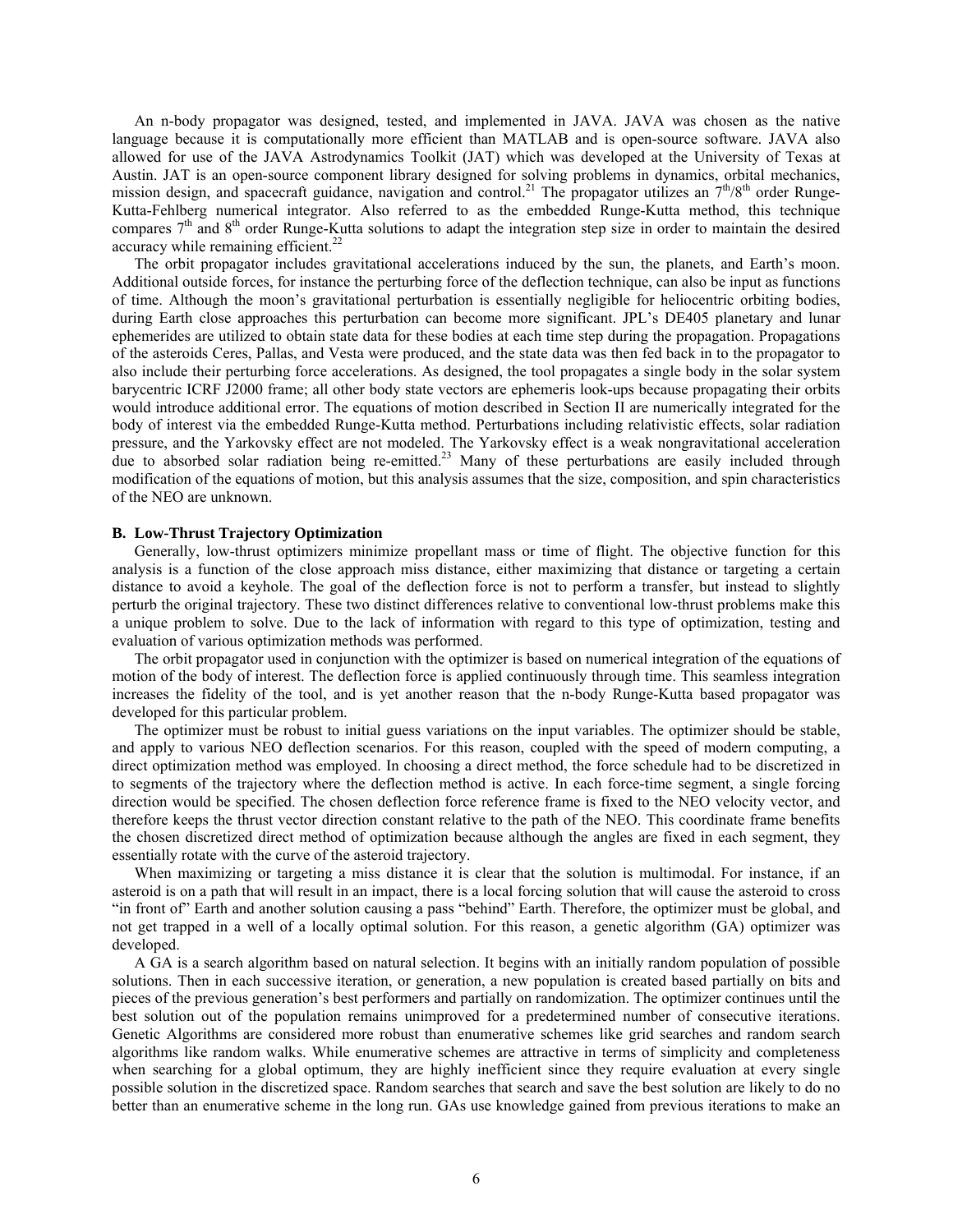educated decision on where to search next. For this reason, a GA balances efficiency with efficacy better than its global search counterparts. [24](#page-15-23) 

One downside to relying on a GA in optimization is that it relies on use of a discretized input variable set instead of a continuous design space. In this analysis, the input variables are the thrust angles  $\theta$  and  $\phi$  which can take any value between -180° and 180° and -90° and 90° respectively. The genetic algorithm, at best, will only provide a solution in the discretized input set. Therefore, a second optimizer was run that explores a continuous design space and uses the GA results as an input initial guess. This second optimizer need not be a global optimizer since the GA has already performed a global search and found the location of interest within the design space.

The second optimizer is based on Powell's method. This local optimization method relies on conjugate directions to explore the design space. In each iteration, this optimizer locates a conjugate direction, and then performs a one-dimensional line search along that direction using the golden section algorithm. [25](#page-15-24) Powell's method is one of the most reliable and efficient local optimization methods that do not require gradient information in the computation. By avoiding gradient based optimizers, finite differencing techniques are not necessary which is beneficial for such a nonlinear problem.

The end result is a hybrid optimizer that uses a global optimizer with discretized inputs, followed by a local optimizer with a continuous range of inputs. The hybrid technique covers both requirements to find the global optimal point with reasonable accuracy. One limitation of the hybrid optimizer is the inherent risk of using an optimizer that utilizes random search techniques. The GA could converge to a region around a non-global optimal point. This problem can be mitigated by iterating with a large population and stringent convergence criteria for the GA, or by running the GA several times. The main driver for run time of the optimizer is the lead time for the deflection mission, and the number of force-time segments that are used. A longer lead time means that each calculation of the objective function requires a longer propagation time. The number of segments drives the population size of the GA and also drives the number of direction searches necessary to generate a conjugate direction in the Powell's method optimizer. The hybrid optimizer takes a few hours to run on a standard Windows PC for a deflection mission executed several years prior to a possible impact with six force-time segments. These computational requirements are easily afforded in most conceptual design mission applications.

## **C. Input/Output**

The NEO deflection optimizer requires several inputs which define the specific problem, including settings for the GA. These inputs are listed and defined in [Table 1.](#page-7-0) The optimizer assumes that the deflection force is constant in magnitude and is always "on," acting over each mission time segment. This assumption limits the number of variables in each force-time segment to two,  $\theta$  and  $\varphi$ . Doing so aids the speed of the optimizer without reducing applicability, because a constant force will likely be the case for many "slow push" deflection missions. The propagation begins at the epoch, as does the first force-time segment. After propagating through each time segment with the chosen force direction profile, the propagator proceeds without any deflection force all the way through the Earth close approach. This simulates the remaining portion of the trajectory after the deflection mission has completed. There is no need to provide the optimizer with an initial guess for the force direction profiles in each segment, since the GA creates a random population of profiles to begin. There are several different output files that are produced. First, the optimal angle profile is output both to the screen and to a text file. If the user desires, the optimal trajectory can also be output as a state versus time text file for plotting purposes.

| <b>Definition</b><br><b>Input Vairable</b>                                                |                                                                                                     |
|-------------------------------------------------------------------------------------------|-----------------------------------------------------------------------------------------------------|
| Epoch                                                                                     | Start time for propagation corresponding to initial state, specified as a Julian Date               |
| Initial State                                                                             | Initial NEO state in cartesian position and velocity coordinates, solar system barycenter centered, |
|                                                                                           | J2000 frame with ecliptic reference plane, in km and km/s                                           |
| Deflection Force Magnitude                                                                | Force magnitude of NEO deflection technique, assumed constant in all segments, in N                 |
| Number of Segments                                                                        | Total number of force-time segments                                                                 |
| <b>Segment Duration</b>                                                                   | Time duration of each force-time segment, in days                                                   |
| String Length                                                                             | Number of bits per binary string for each forcing angle, input to the GA                            |
| Population Size<br>Number of chromosomes to use in the GA                                 |                                                                                                     |
| <b>Mutation Rate</b><br>Rate at which to mutate bits in the GA, specified between 0 and 1 |                                                                                                     |

<span id="page-7-0"></span>**Table 1. Optimizer inputs.**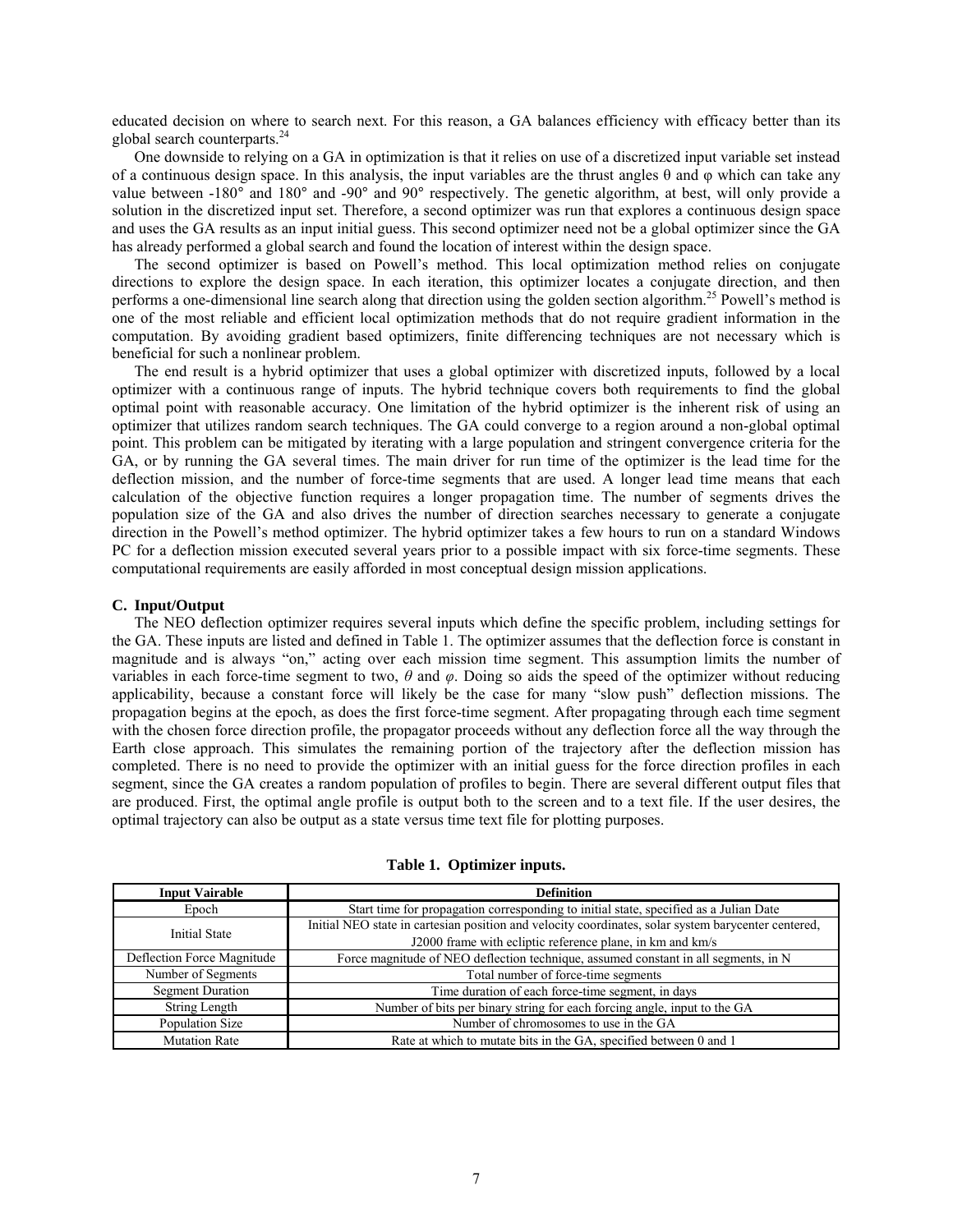## **IV. Tool Validation**

#### **A. Propagator Validation**

In order to verify that the orbit propagator was properly functioning, sample Apophis propagations were performed, varying in length from as little as weeks to as much as decades. The results were then compared to JPL HORIZONS system which is an online system providing access to key solar system data and flexible production of highly accurate n-body based ephemerides for solar system objects.<sup>26</sup> An initial state and epoch corresponding to the JPL HORIZONS state was input to the propagator. The body was propagated and the results were then compared with HORIZONS data at the final time. The two are compared in [Figure 4](#page-8-0) for a 2007 to 2029 propagation, along with a two body solution over the same time period. The black diamond is the epoch state, and the colored diamonds pertain to the final states for each of the propagation types. The right image shows all three trajectories in their entirety, the center image is zoomed to the three ending states, and the left image is zoomed to the final state of the n-body propagation and HORIZONS final states. The left-most image shows that the n-body propagation falls almost directly in-line with the HORIZONS data. The corresponding position and velocity errors at the final time appear quantitatively in [Table 2.](#page-8-1)

<span id="page-8-0"></span>

**Figure 4. Propagation Comparison to HORIZONS State Data.** 

|                 |           | $x$ (km)        | (km)            | $z$ (km)        | $u$ (km/s)  | $v$ (km/s)   | $w$ (km/s)  |
|-----------------|-----------|-----------------|-----------------|-----------------|-------------|--------------|-------------|
| <b>HORIZONS</b> | state     | $-1.512949E+08$ | $-3.322854E+07$ | $-1.805093E+06$ | 9.687389    | $-25.553659$ | 1.595909    |
|                 | state     | $-1.283081E+08$ | $-7.172485E+07$ | 7.092818E+05    | 18.443730   | $-22.353299$ | 1.631328    |
| Two-body        | error     | $2.2987E+07$    | $-3.8496E+07$   | $2.5144E+06$    | 8.756       | 3.200        | 0.035       |
|                 | error $%$ | $-15.19\%$      | 115.85%         | $-139.29\%$     | 90.39%      | $-12.52\%$   | $2.22\%$    |
|                 | state     | $-1.512951E+08$ | $-3.322804E+07$ | $-1.805123E+06$ | 9.687369    | $-25.553645$ | 1.595908    |
| N-body          | error     | $-217.16$       | 500.51          | $-30.45$        | $-0.000021$ | 0.000014     | $-0.000001$ |
|                 | error $%$ | $0.0001\%$      | $-0.0015%$      | $0.0017\%$      | $-0.0002\%$ | $-0.0001\%$  | $-0.0001\%$ |

<span id="page-8-1"></span>**Table 2. Propagation Final State Comparison.** 

#### **B. Optimizer Validation**

The hybrid optimization algorithm was first tested by solving Rosenbrock's valley function. This function is often used as a benchmark for testing optimizers due to its nonlinear, analytic shape.<sup>27</sup> The conjugate directionbased optimizer is capable of solving Rosenbrock's function without the help of the GA, but employing the GA allows it converge in fewer steps. In order to verify that the algorithm works for asteroid deflection problems, the test cases from the following section were compared with a grid search over the entire design space. The grid searches were conducted first with low fidelity, and then re-performed around the best point with higher fidelity, on the order of 1° to 3°. In the interest of computation time, the grid searches were performed with only two segments, each 90 days long, while the optimizations were for six segments, each 30 days long. The grid search process was used to locate the global optimal solution to the fidelity of the discretization step in the search. Assuming that the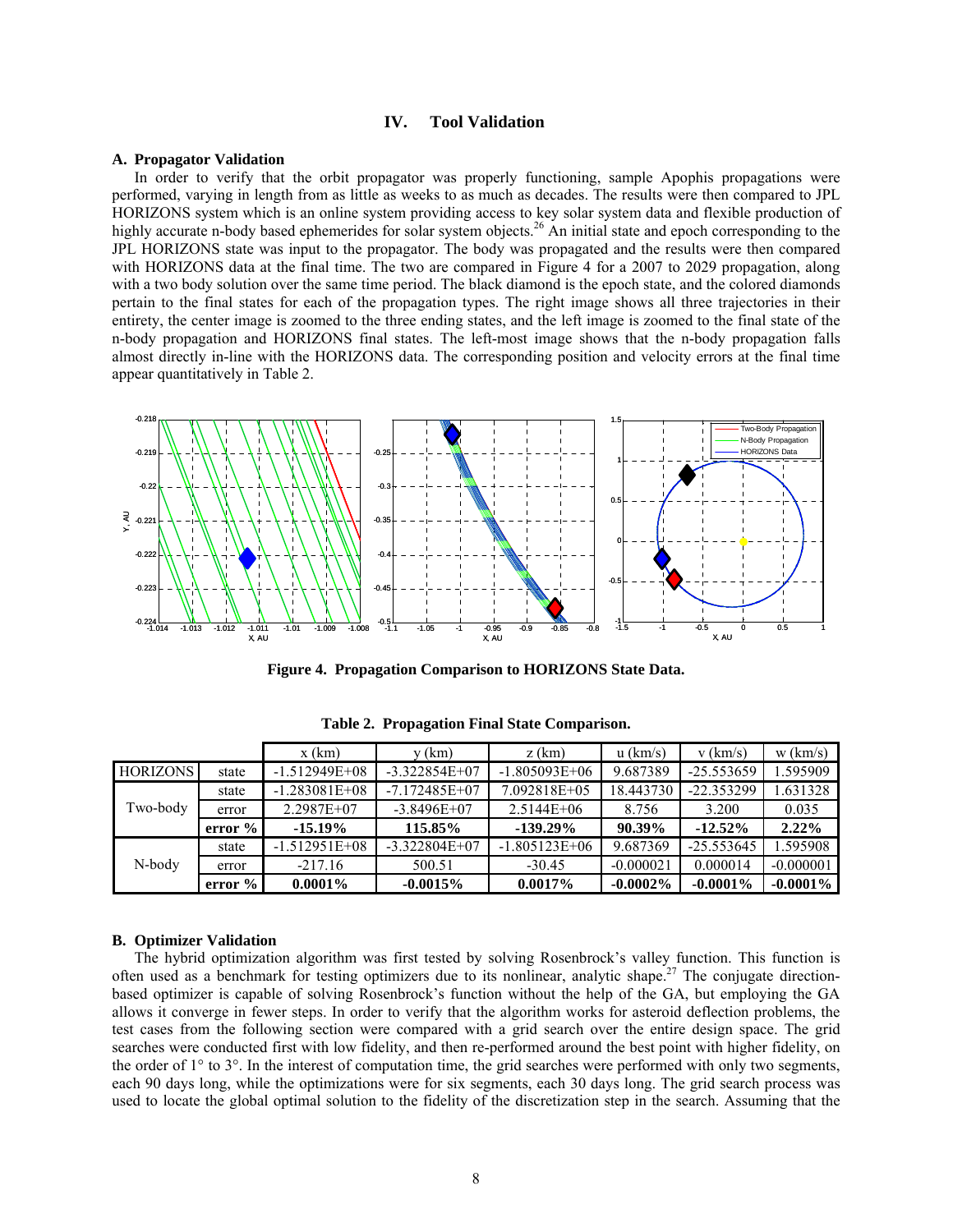thrust vector doesn't vary greatly in the velocity-fixed reference frame, 90-day segments for the grid search should not greatly reduce the accuracy of the search. The grid search solutions are compared with the optimized results in Section [V.](#page-9-0) In all three cases, optimal solutions showed excellent agreement with the grid search results. This indicates the optimization algorithm is functioning properly for these types of problems.

## <span id="page-9-0"></span>**V. Test Cases**

In order to sufficiently test the optimization scheme, both short and long term Apophis deflection case studies were performed. Finally, to demonstrate the tool was not tailored specifically to Apophis, a fictitious asteroid, D'Artagnan, was studied. D'Artagnan was initially created along with several other Earth impacting NEOs to evaluate various deflection techniques in support of the 2004 Planetary Defense Conference. [Table 3](#page-9-1) details the three test missions. D'Artagnan is unique from Apophis in that it actually is predicted to impact Earth on 4/1/2022. Therefore a simple miss distance change of a few kilometers is insufficient. Instead, the asteroid miss distance must be increased by thousands of kilometers to prevent the impact. For this reason, the thrust level for the D'Artagnan case has been increased to 10 N. This thrust is relatively high for most low-thrust techniques, but systems like mass drivers are capable of sustained forces exceeding 10 N.<sup>[9](#page-15-8)</sup> Smaller force magnitudes on the order of 0.1 to 1 N require a longer mission duration to divert D'Artagnan from its looming impact.

|                                | Case 1         | Case 2    | Case 3     |
|--------------------------------|----------------|-----------|------------|
| Asteroid                       | Apophis        | Apophis   | D'Artagnan |
| Deflection Misson Start Date   | 1/1/2023       | 10/1/2028 | 1/1/2017   |
| <b>Mission Duration</b> , Days | 180            | 180       | 180        |
| Available Thrust, N            | 0 <sub>1</sub> |           |            |
| Impact/Close Approach Date     | 4/13/2029      | 4/13/2029 | 4/1/2022   |

<span id="page-9-1"></span>**Table 3. Test case descriptions.** 

For comparison, orbit parameters, mass, and size values of Apophis, D'Artagnan, and Earth in [Table 4.](#page-9-2) The right ascension of ascending node, argument of periapsis, and inclination of D'Artagnan were modified from the Planetary Defense Conference elements because they were initially designed via a two-body analytic solver. The true anomaly was also modified to reflect a 2017 detection and a 2022 impact instead of a 2004 detection and 2009 impact.

|                | Earth    | Apophis    | D'Artagnan |
|----------------|----------|------------|------------|
| a (AU)         |          | 0.922      | 0.902      |
| e              | 0.0167   | 0.191      | 0.302      |
| $(\text{deg})$ |          | 3.33       | 4.79       |
| $\omega$ (deg) | 114      | 126        | 228        |
| $\Omega$ (deg) | 349      | 205        | 191        |
| mass (kg)      | 5.97E+24 | $2.10E+10$ | 2.70E+09   |
| radius (km)    | 6378     | 0.25       | 0.13       |

<span id="page-9-2"></span>**Table 4. Earth-asteroid comparison.**

## **A. Case Study 1: Apophis Long Lead Time Deflection Mission**

The first test mission pertains to a deflection mission arriving at Apophis in January of 2023. It is assumed that the mission lasts for six months, and utilizes a force of 0.1 N to maximize Apophis' miss distance in its close approach in April of 2029. This thrust magnitude is easily achievable with an electric low-thrust propulsion system like the VASIMR.<sup>8</sup> [T](#page-15-7)o discretize the problem, the 180-day mission was divided in to six equal 30-day segments. The optimizer converged on a solution shown in [Table 5.](#page-10-0) The grid search-based optimal is also shown for comparison. [Figure 5](#page-10-1) depicts the thrust profile along the trajectory projected on to the ecliptic plane to better understand visually. The red vectors represent the thrust direction over the trajectory, which in this case are within a few degrees of the Apophis velocity vector. The mission begins at the green diamond, when the Earth is located at the blue diamond. The close approach occurs on April 13, 2029 at the black diamond.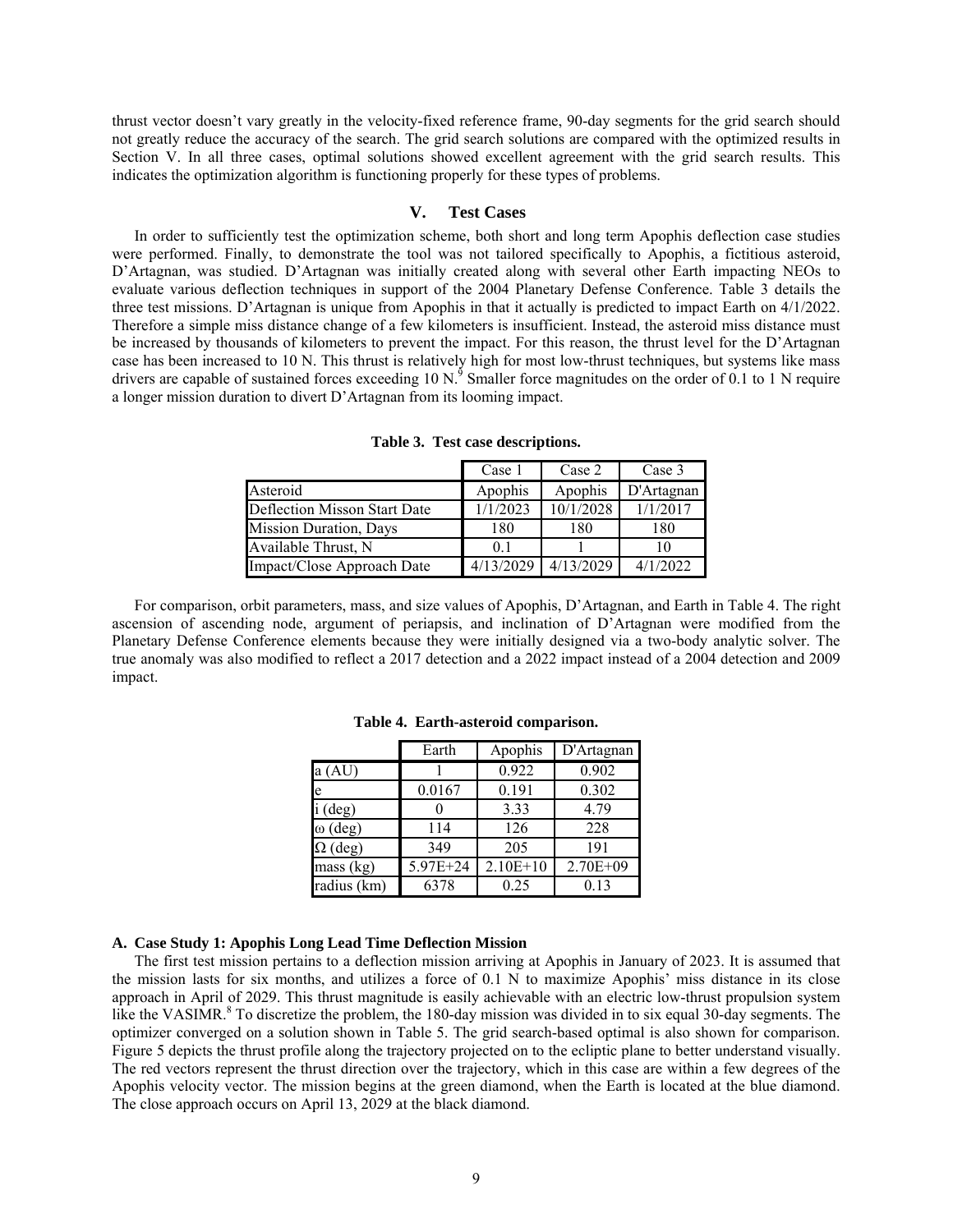As expected, the long lead-time case has an optimal solution very near to forcing directly in-line with the Apophis velocity vector over the entire six month period, since *θ* and *φ* are near to zero. The reason that these angles aren't exactly zero is the lack of symmetry in n-body gravitational effects. [Table 6](#page-10-2) compares the miss distance with and without the deflection mission. The miss distance for a maximum orbit energy change, *∆ε*, is also shown. This refers to a fixed deflection force along the velocity vector of Apophis. In other words, *θ* and *φ* are set to zero over the entire mission duration. By optimizing the force direction for this long lead-time mission, the close approach miss distance can be extended by approximately 130 m. Clearly for long lead time NEO deflection missions to maximize Earth miss distance, a force direction optimization may not be necessary.

|         | <b>Optimized Deflection</b> |                |                | Grid Search Optimal |
|---------|-----------------------------|----------------|----------------|---------------------|
|         | $(\text{deg})$              | $(\text{deg})$ | $\theta$ (deg) | $(\text{deg})$      |
|         | $-2.17$                     | $-2.02$        |                |                     |
|         | $-1.87$                     | $-4.94$        | -1             | - 1                 |
| Segment | $-2.18$                     | 0.69           |                |                     |
|         | 3.76                        | $-2.92$        |                |                     |
|         | 4.63                        | $-3.04$        |                |                     |
|         | 1.51                        | $-3.26$        |                |                     |

<span id="page-10-0"></span>**Table 5. Case 1 optimal deflection angles and grid search comparison.**

<span id="page-10-1"></span>

**Figure 5. Case 1 thrust profile and trajectory.** 

<span id="page-10-2"></span>**Table 6. Case 1 miss distance comparison.** 

|                                         | $r_{MD}$ (km) | $r_{MD}$ increase (km) |
|-----------------------------------------|---------------|------------------------|
| No Deflection                           | 38295.627     |                        |
| Maximum $\Delta \varepsilon$ Deflection | 38334.23      | 38.61                  |
| <b>Optimized Deflection</b>             | 38334.37      | 38 74                  |

#### **B. Case Study 2: Apophis Final Approach Deflection Mission**

A second Apophis case was studied to better understand the effect of lead time on the optimal thrust profile. Again, this mission objective is to maximize miss distance. This case has a six month deflection mission that does not begin until October 1, 2028, six and a half months before the April 2029 close approach. Therefore the mission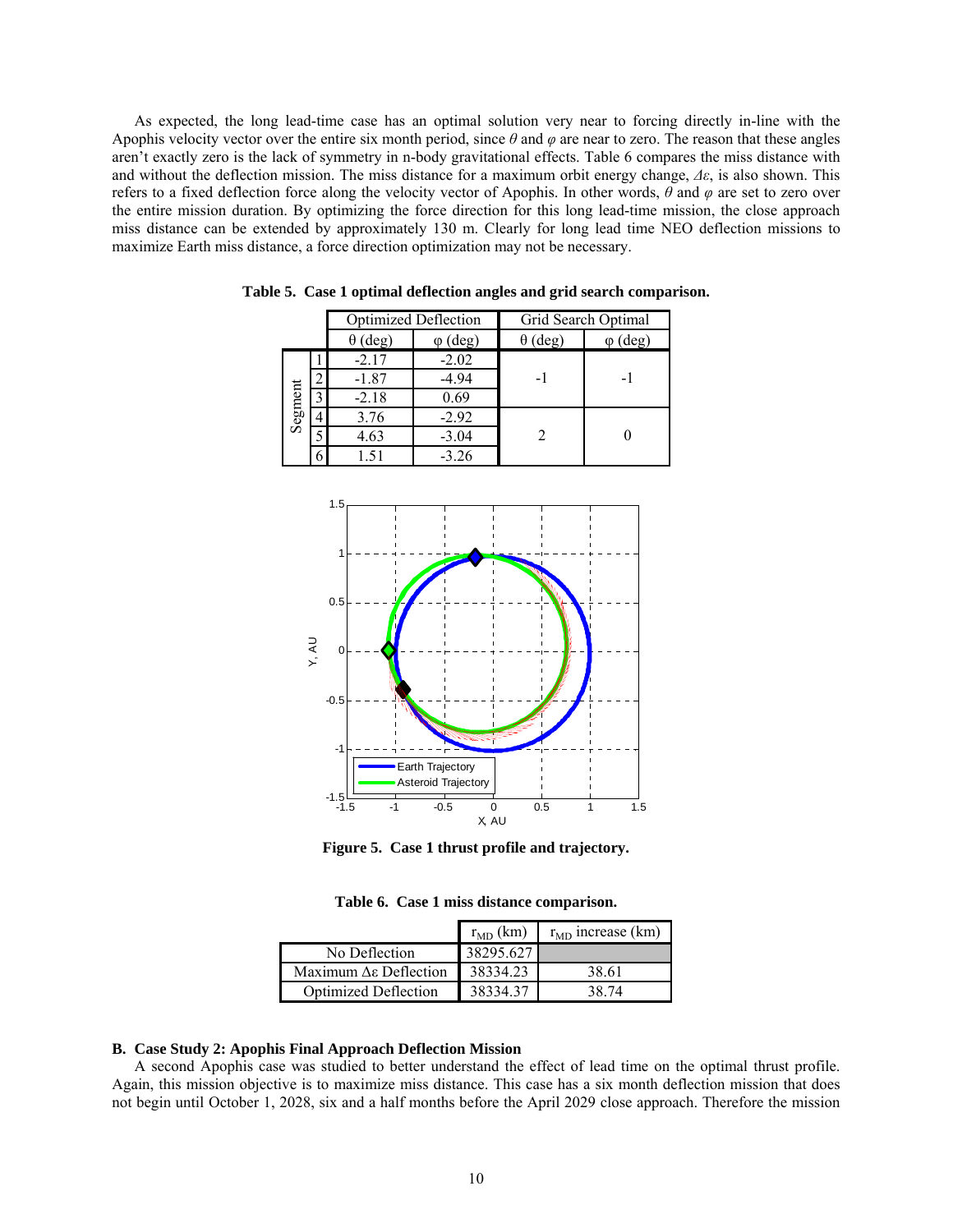does not complete until a mere 14 days before the close approach. Here, the available thrust is assumed to be 1 N, since a 0.1 N force acting in such a short lead time case does not produce a substantial change in miss distance. The six-month mission was divided into six 30 day segments. The optimal thrust profile appears in [Table 7,](#page-11-0) along with the corresponding trajectory in [Figure 6.](#page-11-1) In this case, the optimizer's value added over a maximum energy change thrust schedule is much greater. A deflection continuously in-line with Apophis' velocity vector only produces a miss distance increase of 12 km. The miss distance change by utilizing the optimizer is 34% larger, as shown in [Table 8.](#page-12-0)

This case reveals a flaw of the applied technique in discretizing the design space. The change in angle *θ* between legs 3 and 4 is significant. This shows up as a distinct discontinuity in the trajectory plot, which is likely nonoptimal. By reducing the segment duration over the period of the mission when the optimal thrust angles are rapidly adjusting, a more optimal solution can be found. Through modification of the segment endpoints, a more continuous thrust angle profile could be converged upon, with a more optimal miss distance. For this case, the middle legs of the trajectory contain the largest variance in thrust angles. Therefore, the six thrusting segments were repartitioned such that the first 40 days were a single segment, and the final 60 days were a single segment. The remaining 80 days of the mission were equally divided for the four remaining segments, each 20 days. [Figure 7](#page-12-1) shows the optimal thrust profile and corresponding trajectory with the modified segment lengths. The thrust angles appear in [Table 9.](#page-12-2) By modifying the thrust segment lengths, the maximum miss distance is extended by another 0.23 km, as shown in [Table 8.](#page-12-0)

|         |   | <b>Optimized Deflection</b> |                |                | Grid Search Optimal        |
|---------|---|-----------------------------|----------------|----------------|----------------------------|
|         |   | $\theta$ (deg)              | $(\text{deg})$ | $\theta$ (deg) | $(\text{deg})$<br>$\omega$ |
|         |   | $-15.50$                    | $-0.26$        |                |                            |
|         |   | $-29.64$                    | 4.47           | $-22$          |                            |
| Segment | ∍ | $-28.50$                    | $-0.24$        |                |                            |
|         |   | $-89.86$                    | $-3.58$        |                |                            |
|         |   | $-97.09$                    | 1.86           | $-90$          |                            |
|         | 6 | $-96.33$                    | $-0.14$        |                |                            |

<span id="page-11-0"></span>**Table 7. Case 2 optimal deflection angles and grid search comparison.**

<span id="page-11-1"></span>

**Figure 6. Case 2 thrust profile and trajectory.**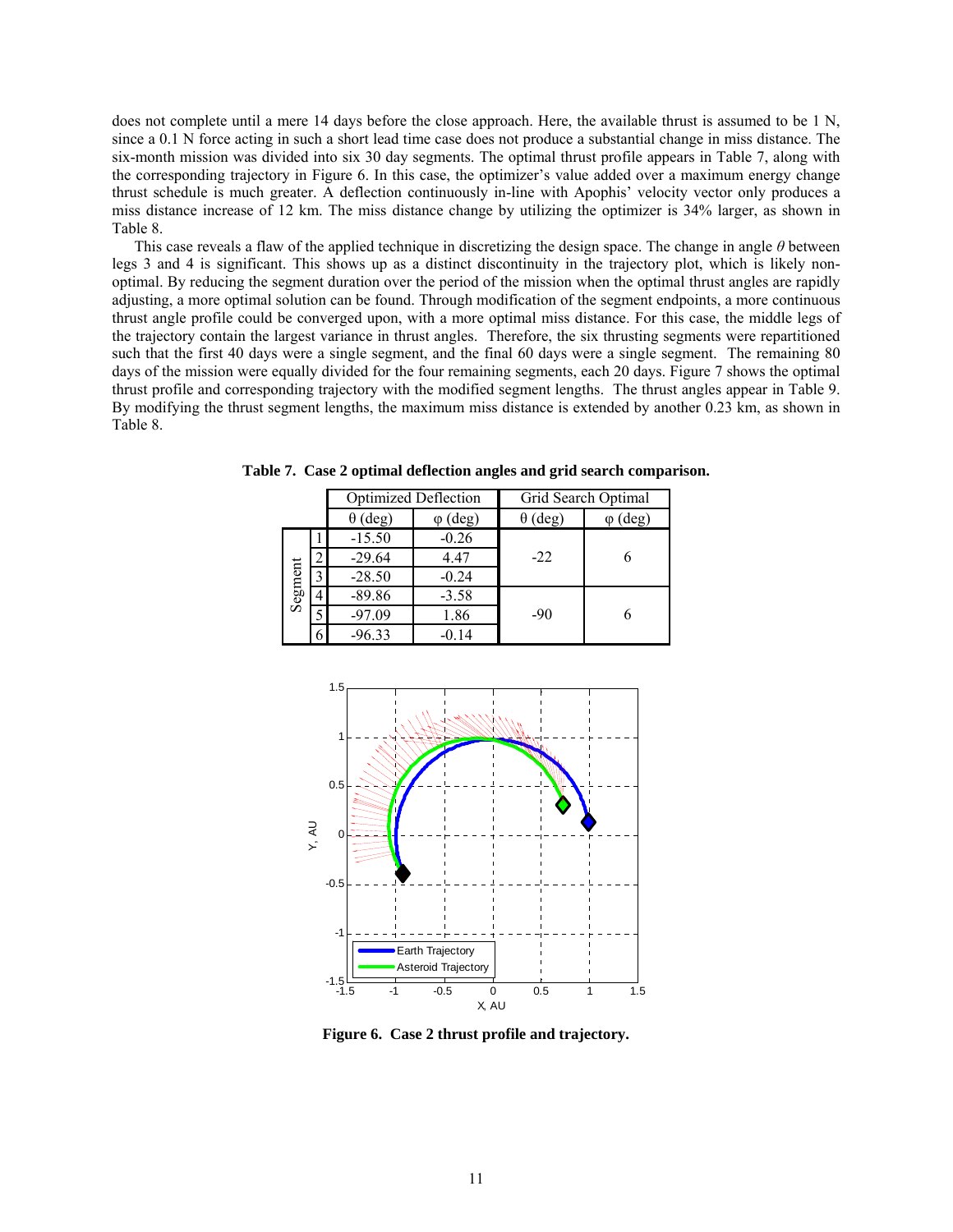|                                         |          | $r_{MD}$ (km) $r_{MD}$ increase (km) |
|-----------------------------------------|----------|--------------------------------------|
| No Deflection                           | 38135.63 |                                      |
| Maximum $\Delta \varepsilon$ Deflection | 38147.49 | 11.86                                |
| <b>Optimized Deflection</b>             | 38151.47 | 15.85                                |
| Optimized Deflection, Modifed Segments  | 38151.70 | 16.08                                |

<span id="page-12-0"></span>**Table 8. Case 2 miss distance comparison.** 

<span id="page-12-2"></span>

<span id="page-12-1"></span>

**Figure 7. Modified case 2 thrust profile and trajectory.**

## **C. Case Study 3: D'Artagnan Deflection Mission**

Finally, a mission to divert NEO D'Artagnan was devised. D'Artagnan's orbit is more eccentric and more inclined than Apophis. D'Artagnan is also an order of magnitude smaller than Apophis in mass. This mission to maximize D'Artagnan Earth miss distance is also unique in that D'Artagnan is on a trajectory that directly impacts Earth, and is not merely a close approach. In other words, the close approach miss distance is less than the radius of Earth. Therefore, the mission must not just expand the miss distance by a few kilometers, but must instead move it by thousands of kilometers. For this reason, the deflection mechanism is assumed to have a force of 10 N.

For this mission, the six month mission occurs about five years prior to the impact date. The optimal thrust profile and corresponding trajectory appear in [Table 10](#page-13-0) and [Figure 8](#page-13-1) respectively. [Table 11](#page-13-2) compares the miss distance achieved via optimization to the maximum energy change case. Similar to case 1, the extensive lead time causes the optimal solution to be very near to the maximum energy change solution.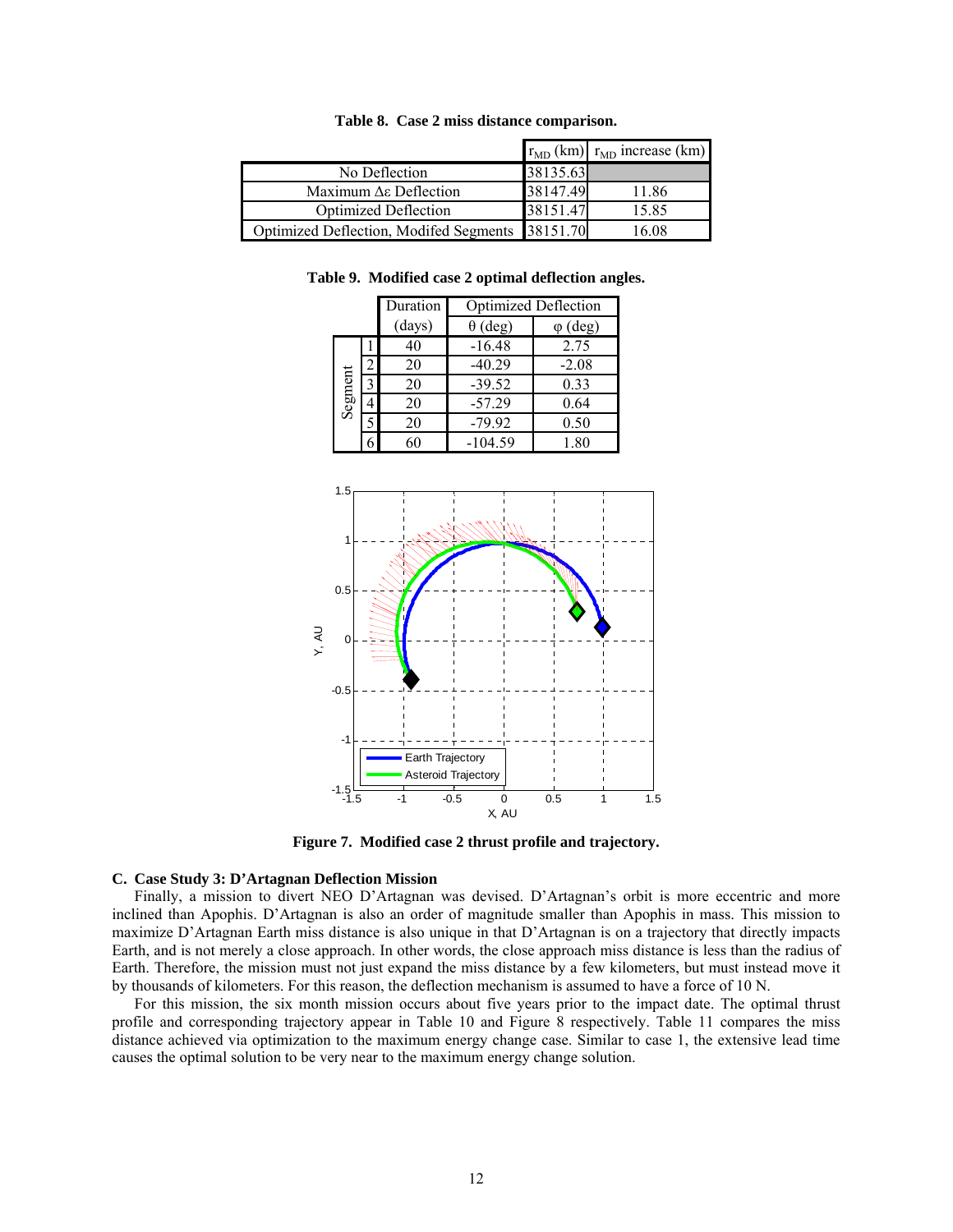|         |   | <b>Optimized Deflection</b> |                |                | Grid Search Optimal |
|---------|---|-----------------------------|----------------|----------------|---------------------|
|         |   | $\theta$ (deg)              | $(\text{deg})$ | $\theta$ (deg) | $(\text{deg})$      |
|         |   | $-0.66$                     | $-0.25$        |                |                     |
|         |   | $-0.27$                     | 0.14           |                |                     |
|         |   | 0.05                        | $-0.10$        |                |                     |
| Segment | 4 | 0.05                        | $-0.30$        |                |                     |
|         |   | $-0.42$                     | $-0.26$        | -1             |                     |
|         | 6 | $-1.26$                     | 0.06           |                |                     |

<span id="page-13-0"></span>**Table 10. Case 3 optimal deflection angles and grid search comparison.** 

<span id="page-13-1"></span>

**Figure 8. Case 3 thrust profile and trajectory.** 

|                                         | $r_{MD}$ (km) | $r_{MD}$ increase (km) |
|-----------------------------------------|---------------|------------------------|
| No Deflection                           | 3330.56       |                        |
| Maximum $\Delta \varepsilon$ Deflection | 22988.68      | 19658.12               |
| <b>Optimized Deflection</b>             | 22990.03      | 1965947                |

<span id="page-13-2"></span>**Table 11. Case 3 miss distance comparison.** 

#### **D. Test Case Summary**

The three test cases demonstrated the capabilities of the optimization algorithm with a variety of problems pertaining to maximization of close approach miss distance. For missions with lead times on the order of several orbit periods prior to the close approach, the optimal thrust profile is generally within a few degrees of the maximum *∆ε* solution. It should be noted that for some cases, it may be best to reduce the orbit energy of the asteroid, meaning the maximum *∆ε* solution will be with thrusting opposite the NEO velocity. It was coincidence that the orbits of both Apophis and D'Artagnan require increases in orbit energy to maximize Earth close approach miss distance. For final approach cases, or cases with less than a single orbit period before the close approach, the optimal thrust profile is quite different from the maximum *∆ε* solution. It is this type of case that benefits most greatly from the optimization algorithm.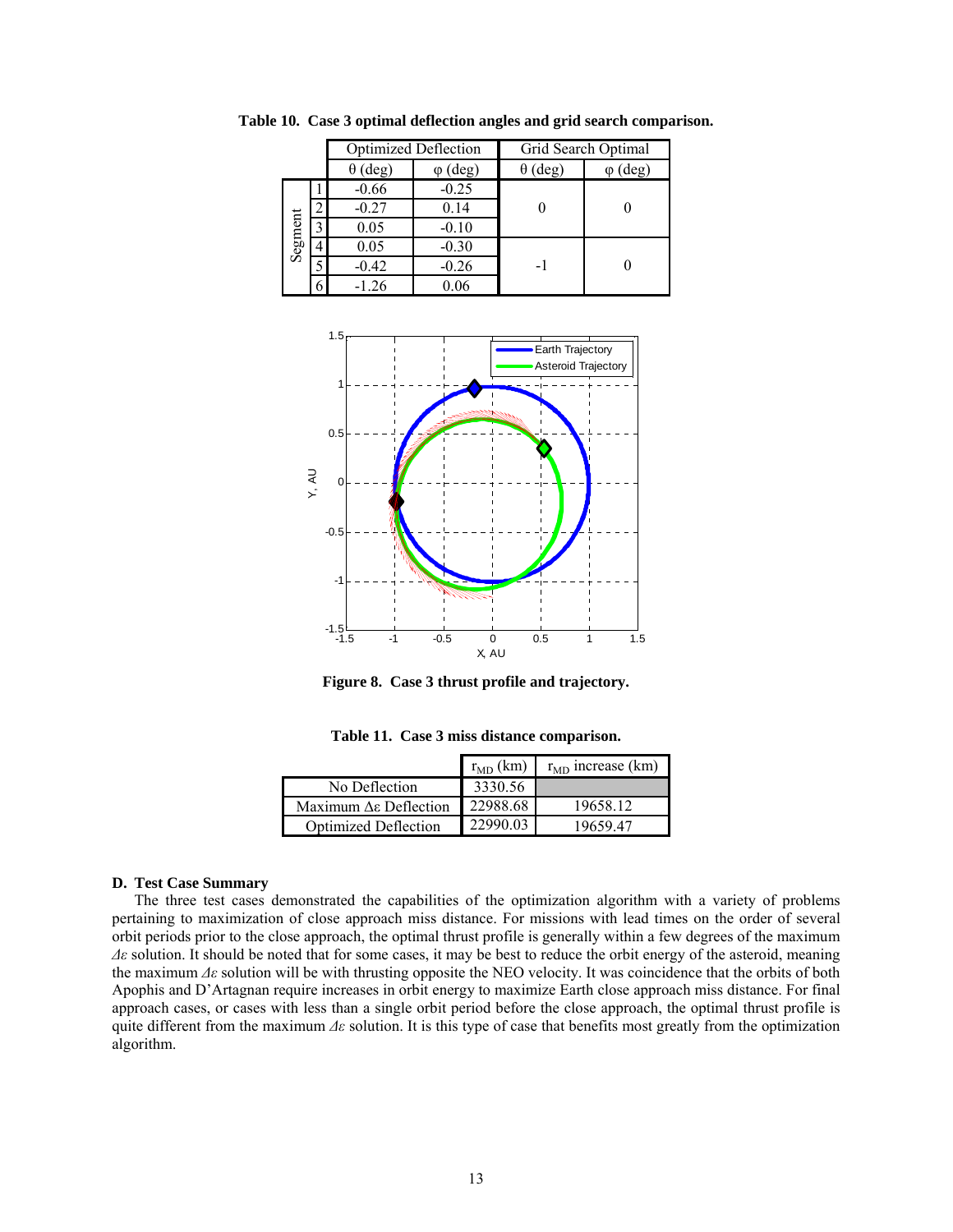## **VI. Future Work**

The test missions in this analysis are somewhat idealized and lack the degrees of freedom that a general lowthrust mission would include. The thrust magnitude is held at a constant value. In most real missions, the thrust is either variable in magnitude, or can be switched on and off. To expand on this analysis, test cases could be run that have mission durations over several revolutions of the NEO's orbit, and allow for variable thrusting. With this type of problem, the objective could be to minimize the thrust magnitude necessary to achieve a specific miss distance, instead of maximizing miss distance. The objective could also be to find the minimum total impulse solution. These scenarios would simulate a more realistic type of mission design. The downside to bringing in additional segments and the ability to modulate thrust is the increase in degrees of freedom of the problem. This directly translates to additional time to run the optimizer. However, the flexibility of the tool designed herein allows for simple variation of input variable types and objective functions. Therefore, this tool is capable of solving these higher degree of freedom problems given more substantial time for computing.

Another future task would be to add a visualization capability to the orbit propagator. Currently, all trajectory plots are generated via MATLAB using the text output files of the propagator. This can be a cumbersome task for the user, especially if many cases are being executed for a given analysis. JAVA scripting is known for its extensive visualization capabilities which have not been utilized. Also, plotting and visualization tools already exist within JAT, which may be tailored to this problem.

#### **VII. Conclusion**

This analysis focused on the design and development of a unique tool for optimizing NEO deflection mission trajectories. The core of this tool is a high fidelity long term orbit propagator native to JAVA. This propagator utilizes DE405 ephemeris data and an adaptive time step integration method to remain efficient yet accurate in propagating celestial bodies over long periods of time. The orbit propagator allows for additional forces to be input to the equations of motion to model deflection techniques.

Coupled with the high fidelity orbit propagator is a hybrid optimization algorithm designed to optimize a trajectory for a given set of variable inputs and objectives. Because low-thrust trajectory optimization often involves multi-modal behaviors, the algorithm first utilizes a genetic algorithm to locate the region in which the global optimum exists. Because the GA requires a discretization of the design space, the absolute optimal solution cannot be found directly. Instead, the genetic algorithm's optimal solution is input to a second optimizer which is continuous in the design space. Utilizing Powell's method, this conjugate gradient-based optimizer then finds the local minimum within the region output by the GA.

The optimization tool was tested via three cases. These cases varied in lead time prior to close approach, target asteroid, and allotted thrust magnitude. In general, the driving factor for the behavior of the optimal thrust profile was the lead time. Long lead time missions tended to have optimal profiles near the maximum energy change solution, while the short lead time mission featured a thrust profile that was nearly perpendicular to the velocity of the NEO for large portions of the mission. More extensive testing with variable thrust magnitudes and longer mission times would assist in further validating the tool and also provide more real-world examples of missions for which this tool could be utilized.